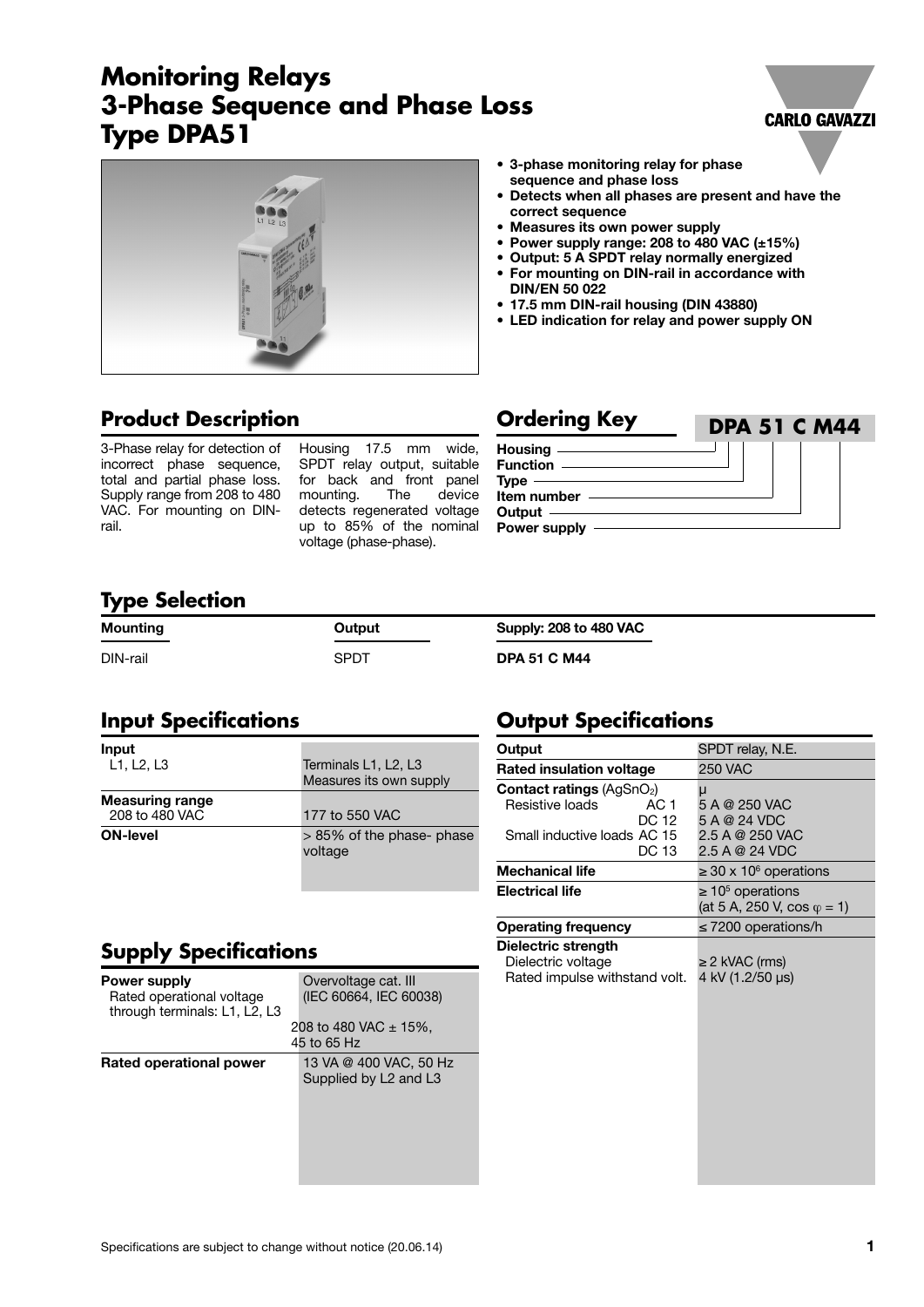# **CARLO GAVAZZI**

#### **General Specifications**

| <b>Reaction time</b><br>Alarm ON delay<br>Alarm OFF delay                                                                                                                                                                                                                        | $< 100$ ms<br>$<$ 300 ms        | <b>Housing</b><br><b>Dimensions</b><br>Material | $17.5 \times 81 \times 67.2$ mm<br>PA66 or Noryl              |
|----------------------------------------------------------------------------------------------------------------------------------------------------------------------------------------------------------------------------------------------------------------------------------|---------------------------------|-------------------------------------------------|---------------------------------------------------------------|
| <b>Accuracy</b>                                                                                                                                                                                                                                                                  | (15 min warm-up time)           | Weight                                          | Approx. 75 g                                                  |
| Temperature drift<br>Repeatability                                                                                                                                                                                                                                               | $± 1000$ ppm/ $°C$<br>$± 0.5\%$ | <b>Screw terminals</b><br>Tightening torque     | Max. 0.5 Nm                                                   |
| <b>Indication for</b><br>Power supply ON                                                                                                                                                                                                                                         | LED, green                      | Wire section                                    | acc. to IEC 60947<br>2,5mm <sup>2</sup> (AWG13) stranded wire |
| LED, yellow<br>Relay ON                                                                                                                                                                                                                                                          | <b>Fusing (for DPA51)</b>       | 500mA fast blow                                 |                                                               |
| <b>Environment</b>                                                                                                                                                                                                                                                               |                                 | <b>Product standard</b>                         | EN 60947-5-1                                                  |
| Degree of protection<br>IP 20<br>3<br>Pollution degree<br>Operating temperature<br>@ Max. voltage, 50 Hz<br>$-20$ to $+60^{\circ}$ C, R.H. $<$ 95%<br>@ Max. voltage, 60 Hz<br>-20 to +50 $^{\circ}$ C, R.H. < 95%<br>-30 to +80 $^{\circ}$ C, R.H. < 95%<br>Storage temperature | <b>Approvals</b>                | UL. CSA<br>CCC (GB14048.5)                      |                                                               |
|                                                                                                                                                                                                                                                                                  |                                 | <b>CE Marking</b>                               | L.V. Directive 2006/95/EC<br>EMC Directive 2004/108/EC        |
|                                                                                                                                                                                                                                                                                  |                                 | <b>EMC</b><br>Immunity<br>Emissions             | According to EN 61000-6-2<br>According to EN 61000-6-3        |

# **Mode of Operation**

DPA51 monitors its own 3 phase power supply voltage. The relay operates when all the phases are present and the phase sequence is correct. The relay releases when one phase-phase voltage drops

below 85% of the other phase-phase voltages or when the phase sequence is wrong.

#### **Example 1**

The relay monitors that the power supply has the correct phase sequence and that all phases are present.

#### **Example 2**

The relay releases in case of interruption of one or more phases, provided that the regenerated voltage does not exceed 85% of the phase-phase voltage.

### **Operation Diagram**



### **Wiring Diagrams**